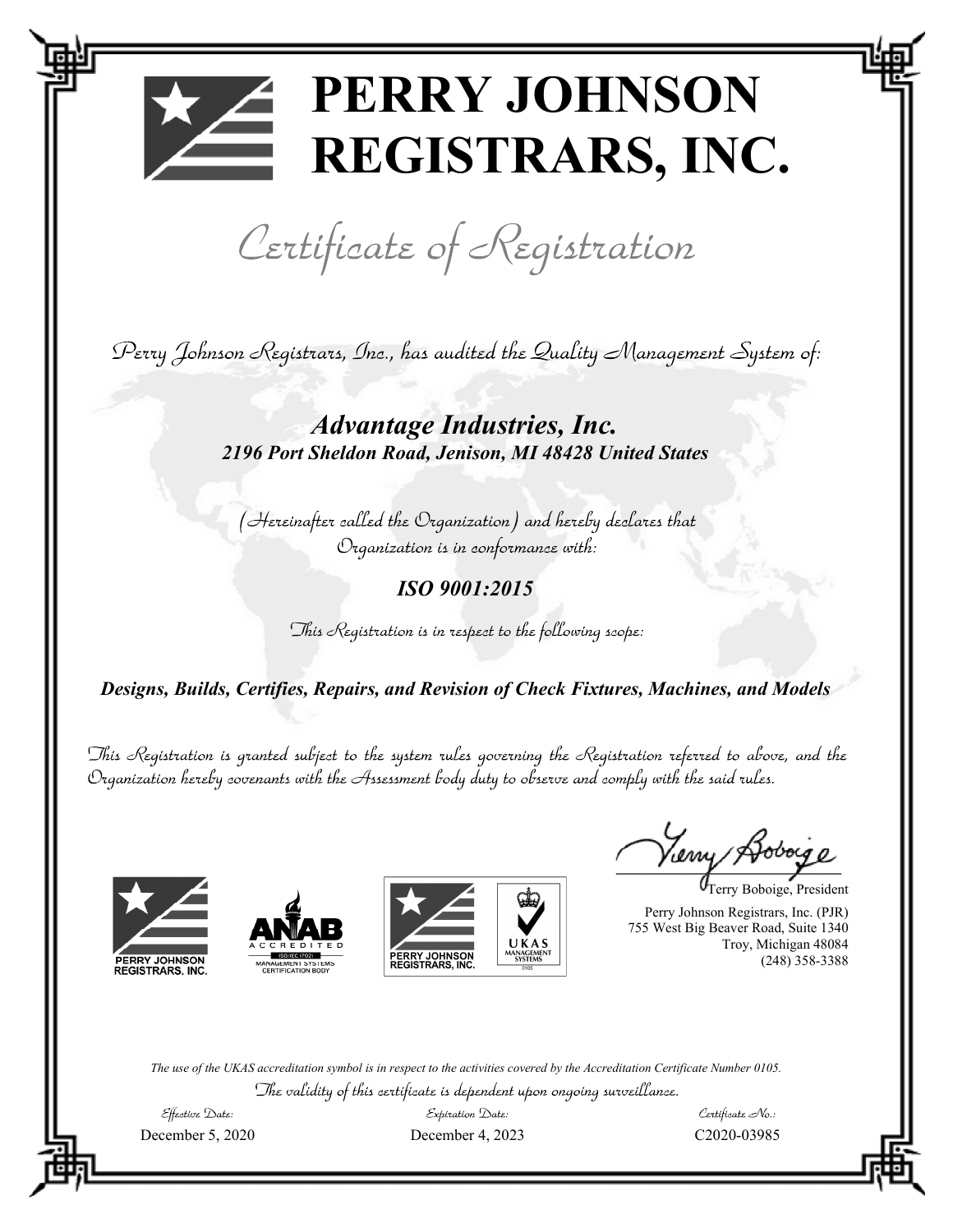

### PERRY JOHNSON LABORATORY ACCREDITATION, INC.

## *Certificate of Accreditation*

*Perry Johnson Laboratory Accreditation, Inc. has assessed the Laboratory of:* 

*Advantage Industries, Inc. 2196 Port Sheldon Road, Jenison, MI 49428* 

*(Hereinafter called the Organization) and hereby declares that Organization is accredited in accordance with the recognized International Standard:* 

### **ISO/IEC 17025:2017**

This accreditation demonstrates technical competence for a defined scope and the operation of a laboratory quality management system (as outlined by the joint ISO-ILAC-IAF Communiqué dated April 2017):

#### *Dimensional Inspection of Check Fixtures, Assembly Machines and Models (As detailed in the supplement)*

Accreditation claims for such testing and/or calibration services shall only be made from addresses referenced within this certificate. This Accreditation is granted subject to the system rules governing the Accreditation referred to above, and the Organization hereby covenants with the Accreditation body's duty to observe and comply with the said rules.

For PJLA:

Tracy Szerszen President

Perry Johnson Laboratory Accreditation, Inc. (PJLA) 755 W. Big Beaver, Suite 1325 Troy, Michigan 48084

 *Initial Accreditation Date: Issue Date: Expiration Date:*  December 6, 2002 November 1, 2020 February 28, 2023  *Accreditation No: Certificate No:*  59051 L20-663

> *The validity of this certificate is maintained through ongoing assessments based on a continuous accreditation cycle. The validity of this certificate should be confirmed through the PJLA website: www.pjlabs.com*